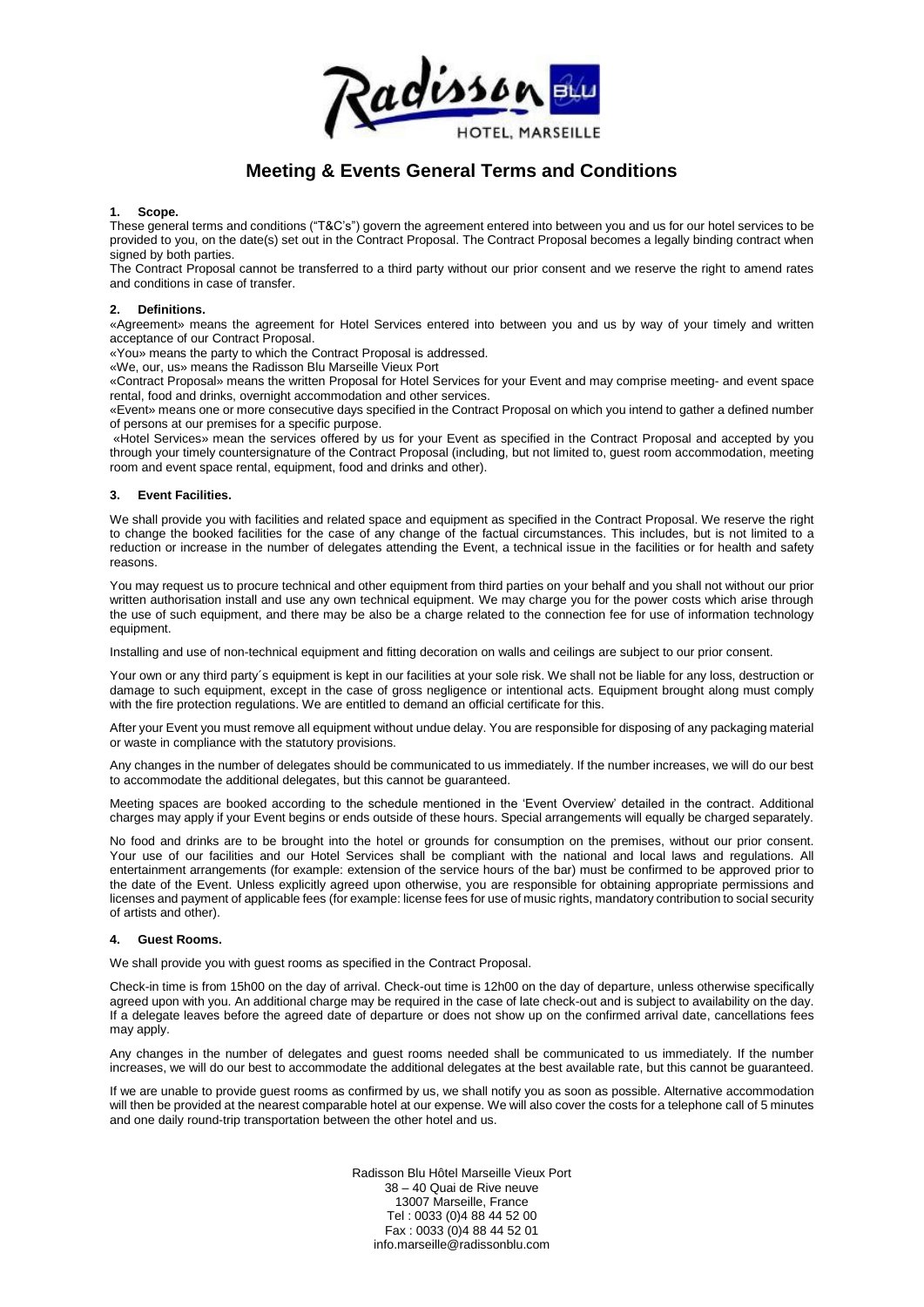

# **Meeting & Events General Terms and Conditions**

### **5. Cancellations.**

You shall be entitled to withdraw from the Agreement partly or in full, subject to the following:

- a) Guest rooms may be cancelled **free of charge** upon written notice:
	- Up to (100%) of the guest rooms initially contracted up to (121) days prior to the arrival date;
	- $\triangleright$  Up to (15 %) of the guest rooms initially contracted up to (61) days prior to the arrival date;
	- $\triangleright$  Up to (10 %) of the guest rooms initially contracted up to (31) days prior to the arrival date;
	- $\triangleright$  Up to (5%) of the guest rooms initially contracted or of any remaining number after prior cancellation notices up to (1) day prior to the arrival date;

Any additional or later guest room cancellation shall entitle us to receive your payment of a **compensation amount** equal to (100%) of the contracted rates for cancellations from (60) days prior to the arrival date.

- b) Event related Hotel Services may be cancelled **free of charge** upon written notice:
	- Up to (100%) of the Hotel Services initially contracted up to (121) days prior to the start date of the Event.
	- $\triangleright$  Up to (50%) of the Hotel Services initially contracted up to (61) days prior to the start date of the Event;
	- $\triangleright$  Up to (75%) of the Hotel Services initially contracted up to (31) days prior to the start date of the Event;
	- $\triangleright$  Up to (100%) of the Hotel Services initially contracted or of remaining Hotel Services after prior cancellations up to (1) days prior to the start date of the Event;

Any additional or later cancellation of Hotel Services shall entitle us to receive your payment of a **compensation amount** equal to (100%) of the delegate fees and charges initially contracted

If it has been agreed that you can cancel without incurring costs within a defined period, we are also entitled to cancel the Agreement within this period without any obligation to you.

### **6. Rates**

The rates are offered in local currency and include applicable taxes and service charges. The rates are subject to reasonable increase by us if unexpected increases in taxes, cost of goods, or limitations of supply outside of our control occur and the period between your signing of the Contract Proposal and the start date of the Event is no less than (6) months.

If you cancel the contracted Hotel Services by more than (50%) we are entitled to reasonably increase the rates specified in the Contract Proposal, regardless of any applicable cancellation charges.

### **7. Deposit**

In the event that a deposit has been requested this must be paid within (14) days after your signing of the Contract Proposal. Additional deposit payments may be required prior to your Event.

If you fail to make the deposit payment(s), we are entitled to withdraw from the Agreement and to claim compensation for damages equivalent to cancellations charges applicable at that time when the deposit payment was due.

To the extent delegates are requested to settle guest room charges and daily delegate package fees on an individual basis, we are entitled to request a security deposit in the form of a credit card guarantee or similar from the delegate. If you are requesting credit facilities completed credit application forms are required (21) days prior to the start date of the Event.

### **8. Payment.**

You shall pay all fees and charges for Hotel Services as set out in the Contract Proposal. All extra charges incurred by delegates or by you during the Event shall be paid upon departure. If credit is granted and agreed by us, full settlement must be made within (14) days from receipt of the invoice. We may charge interest for delayed payment, of (1.5%) per month or the maximum interest rate permitted by applicable law if lower.

To the extent individual payment by delegates is agreed, you shall duly inform the delegates thereof. You shall be jointly and severally liable for the due settlement of guest room charges and daily delegate package fees on an individual basis, which shall be made upon departure.

## **9. Hotel's Termination Rights.**

We are entitled to terminate the Agreement with immediate effect upon written notice to you, if (i) circumstances which are out of our control, make it impossible to render the agreed Hotel Services to you and to fulfil our contractual obligations under the Agreement; and (ii) if we have reason to assume that you have made misleading or false statements about the purpose of the Event and your use of our facilities and Hotel Services would harm or endanger our normal operation or reputation; and (iii) if bankruptcy or settlement proceedings have been initiated against you or a foreclosure decree has been issued in respect of any of your assets. We shall not be liable to compensate you for any loss or damage incurred as a consequence of our termination of the Agreement hereunder.

> Radisson Blu Hôtel Marseille Vieux Port 38 – 40 Quai de Rive neuve 13007 Marseille, France Tel : 0033 (0)4 88 44 52 00 Fax : 0033 (0)4 88 44 52 01 info.marseille@radissonblu.com